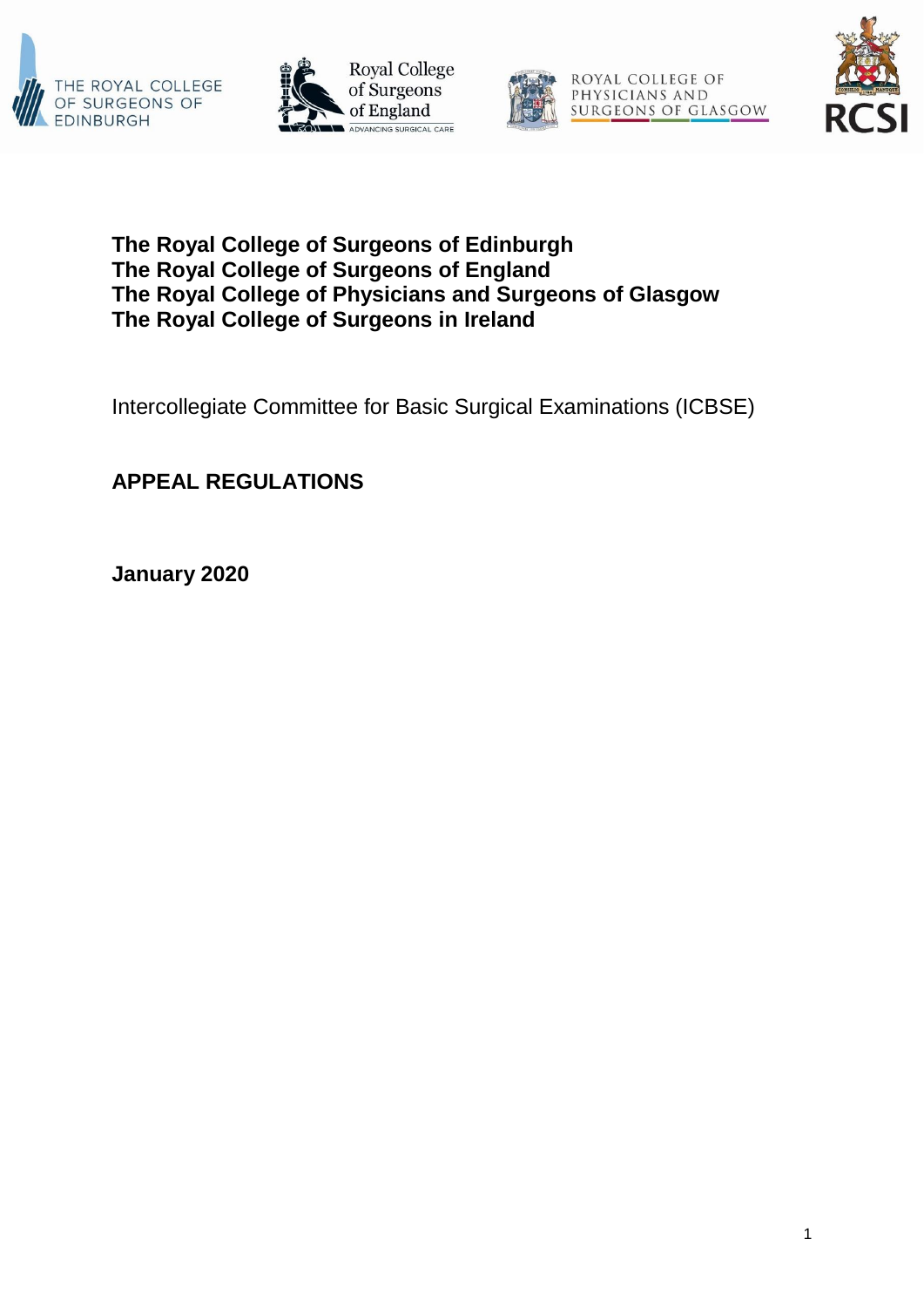#### **1 INTRODUCTION**

- 1.1 These Appeal Regulations (**Regulations**) apply to all candidates for the examinations governed by the Intercollegiate Committee for Basic Surgical Examinations (**ICBSE**).
- 1.2 Candidates should note that, by entering to sit an ICBSE examination, they are deemed to have understood and agreed to abide by all relevant regulations, including these Regulations.
- 1.3 Any dispute as to the interpretation of these Regulations shall be referred to the Chair of ICBSE, whose decision in the matter shall be final.
- 1.4 These Regulations apply to all ICBSE examination appeals.
- 1.5 An 'appeal' (**Appeal**) is defined as a request by a candidate for a review of a decision made by or on behalf of an ICBSE Examining Board about that candidate's performance in an ICBSE examination.
- 1.6 A candidate who has been unsuccessful in one of the ICBSE examinations may request an Appeal only on the following grounds:
	- 1.6.1 **Procedural defects or irregularities in the conduct of the examination**, including administrative error, which could have adversely affected a candidate's performance or the outcome of the examination; and/or
	- 1.6.2 **Exceptional personal circumstances** should be communicated to the College in writing at the time of application or before the commencement of the examination date if appropriate. A candidate may appeal on the grounds of a failure of the College to take account of any exceptional personal circumstance, such as medical or adverse personal circumstances intimated in advance, as appropriate.
	- NB. Candidates should note that an Appeal cannot lead to a fail result being changed into a pass result, unless it has been established that there was an error in the collation, recording or reporting of the marks that had an effect on the outcome such that if the procedural defect or irregularity had not occurred, the candidate would have passed the examination concerned.
- 1.7 A candidate does not have the right of Appeal against the outcome of an ICBSE examination in any other circumstances, including the following:
	- Lack of understanding or awareness of the Examination Regulations
	- Seeking to question the professional or academic judgement of the examiners.
- 1.8 Subject to the note in 1.6.2 above, the outcome of an Appeal submitted under these Regulations may only be determined as either:
	- 1.8.1 Rejected as considered to be unsubstantiated.
	- 1.8.2 Rejected as outside the permitted grounds, out of time or incomplete.
	- 1.8.3 Upheld, result of the examination (or relevant section) annulled and first attempt expunged.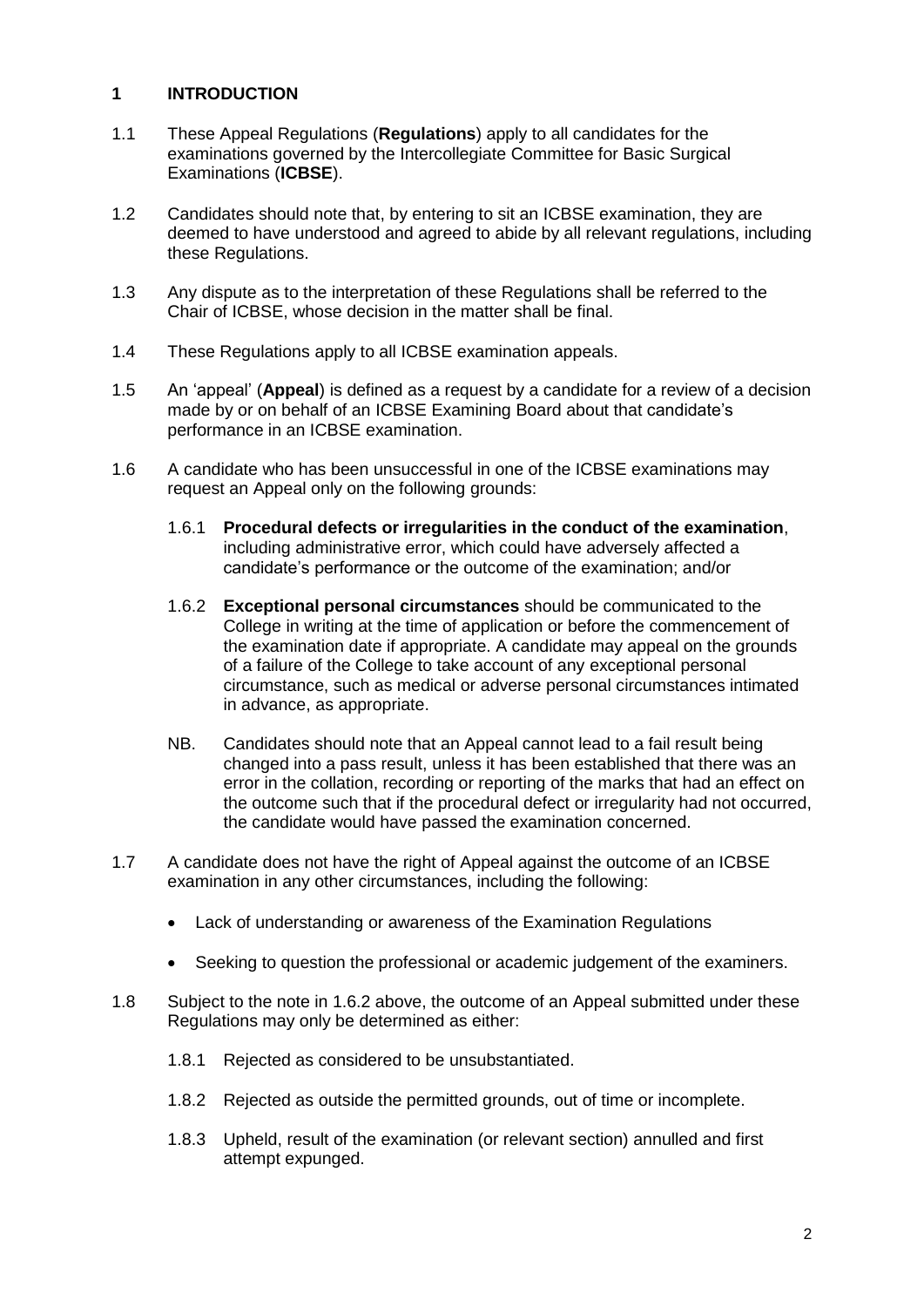1.9 ICBSE and the four surgical royal colleges of the UK and Ireland operate a policy of "fit to sit"; that if a candidate presents to an examination they are confirming that they are in a fit state to take the examination. Claims pertaining to fitness to sit the exam do not fall under the purview of the Appeal Regulations. Candidates should instead refer to the ICBSE Mitigating Circumstances policy.

#### **2 PROCEDURE**

- 2.1 A candidate must submit their Appeal in writing to the **Head of Examinations** at the College to which the examination application was made. This must be **within 30 working days** of the date of the formal result letter (or email) to which it relates. The candidate should include the grounds for appeal (in accordance with 1.6 above) and provide detailed supporting information. The candidate may, if they wish, contact the College to which they applied to discuss their case and receive advice on how to lodge the appeal. The College can explain to a candidate what is involved in the process of lodging an appeal but cannot advise whether or not a candidate should lodge an appeal.
- NB Candidates should note that third parties are not permitted to submit an appeal on a candidate's behalf.
- 2.2 The Head of Examinations will acknowledge receipt of the Appeal documentation and will then investigate ensuring that a report including written statements from those concerned is presented to the **Chair of the Board of Examiners** for review. The Head of Examinations will discuss the case with the Chair of their Board of Examiners and may undertake further investigations, as he/she deems necessary. If the Head of Examinations or Chair of the Board of Examiners forms part of any alleged irregularity relating to the Appeal, they will be replaced by the Head of Examinations or Chair of the Board of Examiners from an unconnected surgical Royal College.
- 2.3 If the Chair of Board of Examiners considers that the Appeal is within the permitted grounds, and the procedural defect, irregularity or exceptional personal circumstance has had an effect on the outcome, the matter will be referred to the **Chair of ICBSE** for their approval, recommending the result be annulled and the attempt expunged. The candidate's examination fee will be either refunded in full or they will be granted a free attempt at a future sitting (as determined by the College). The Head of Examinations will wait for the approval of the Chair of ICBSE before notifying the candidate accordingly.
- 2.4 If the Chair of the Board of Examiners considers that the Appeal is outside the permitted grounds, out of time or incomplete the Appeal will not be progressed further and the Head of Examinations will notify the candidate of this.
- 2.5 It is recognised that on occasion it may be initially unclear whether a case constitutes an **appeal** or a **complaint**; hence the individual College reserves the right to reclassify an appeal as a complaint or vice-versa at any stage in the proceedings, in consultation with the person appealing or complaining. Such reclassification will always be done so that the matter can be considered in the most appropriate and fair way, and candidates will not be required to resubmit their cases following the reclassification.
- 2.6 If the candidate is not satisfied with the reasons given for rejection of their Appeal by the Chair of the Board of Examiners as considered under paragraph 2.4, they may contact the Head of Examinations **within 10 working days** of the date of the notification letter to request that their case be considered by the Chair of ICBSE. The candidate may provide additional information at this stage. All such requests will be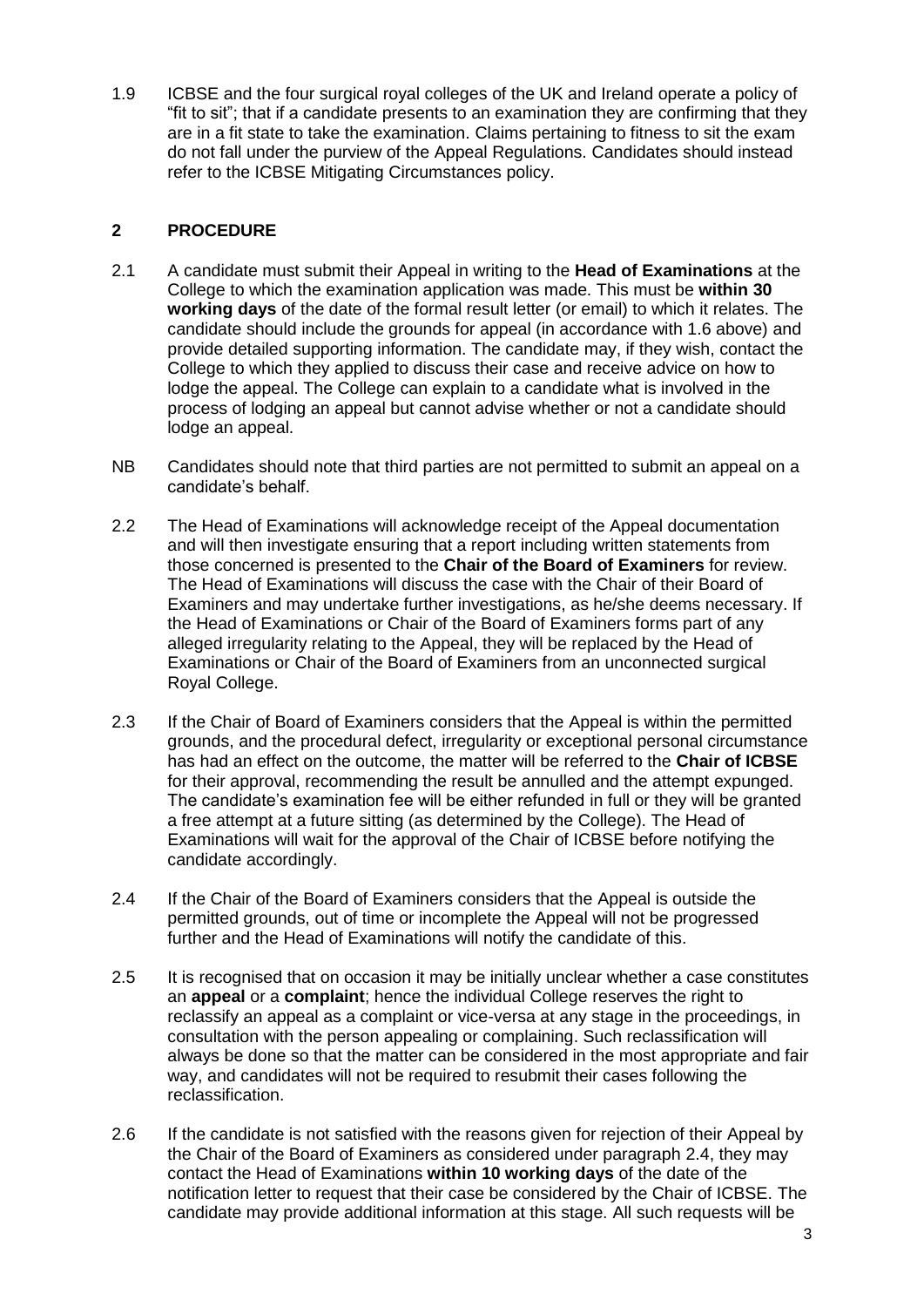reviewed in the first instance by the Chair of ICBSE, who will determine whether sufficient evidence exists for consideration by an ICBSE Appeal Panel.

- 2.7 If the Chair of ICBSE refers the appeal to an **ICBSE Appeal Panel**, the candidate will be required to **pay an appeal fee of £600** (or Euro equivalent). In the event that an appeal is upheld, the candidate will be entitled to a full refund of the appeal fee paid.
- 2.8 If the Chair of ICBSE considers that sufficient evidence does not exist for consideration by an Appeal Panel, or that the Appeal is outside the permitted grounds, the ICBSE Manager will notify the candidate of this with reasons and confirm that the appeal procedure is at an end. The decision made by the Chair of ICBSE will be final.

#### **3 CONDUCT OF AN ICBSE APPEAL PANEL**

- 3.1 A meeting of an ICBSE Appeal Panel (**Panel**) shall be organised by the ICBSE Manager. The ICBSE Manager, or an alternate, shall act as Secretary to the Panel.
- 3.2 The Panel shall meet as soon as reasonably practicable and shall comprise three individuals. The Panel will consist of:
	- The Chair of the ICBSE Sub Group to which the Appeal relates (who will act as the Chair of the Panel).
	- An **Examiner** from a surgical Royal College not involved in the incident giving rise to the Appeal.
	- A **Lay Representative** from a surgical Royal College not involved in the incident giving rise to the Appeal.

The Chair of the Panel may request attendance of other representatives and details of these representatives will be provided to all parties in advance of the Panel meeting.

- 3.3 The ICBSE Manager's role shall be to record the proceedings and deliberations of the Panel by taking a handwritten note and to advise on procedural or regulatory matters as required. He or she may not influence the decisions of the Panel in any way. The Panel report will be sent to the candidate.
- 3.4 The candidate shall have the right to attend the Panel meeting and to present their written or oral evidence to the Panel. Proceedings of the Panel shall not be invalidated by reason of the absence of the candidate. Where such facilities are available, the candidate may attend by videoconference.
- 3.5 The candidate has the right to be accompanied, but not legally represented at a Panel meeting by a companion, who normally may not be a legally-qualified representative. The companion may advise and counsel the candidate, but may not cross-examine any other person present at the Panel meeting. If the candidate wishes to be accompanied by a companion, they must provide the ICBSE Manager with the name, address and role of the nominated person **not less than five working days** before the Panel meeting.

In exceptional circumstances a candidate may be accompanied by a legal representative. This will be granted at the discretion of the Panel on a case by case basis. Under these circumstances the ICBSE reserves the right for the Panel to also have legal representation present.